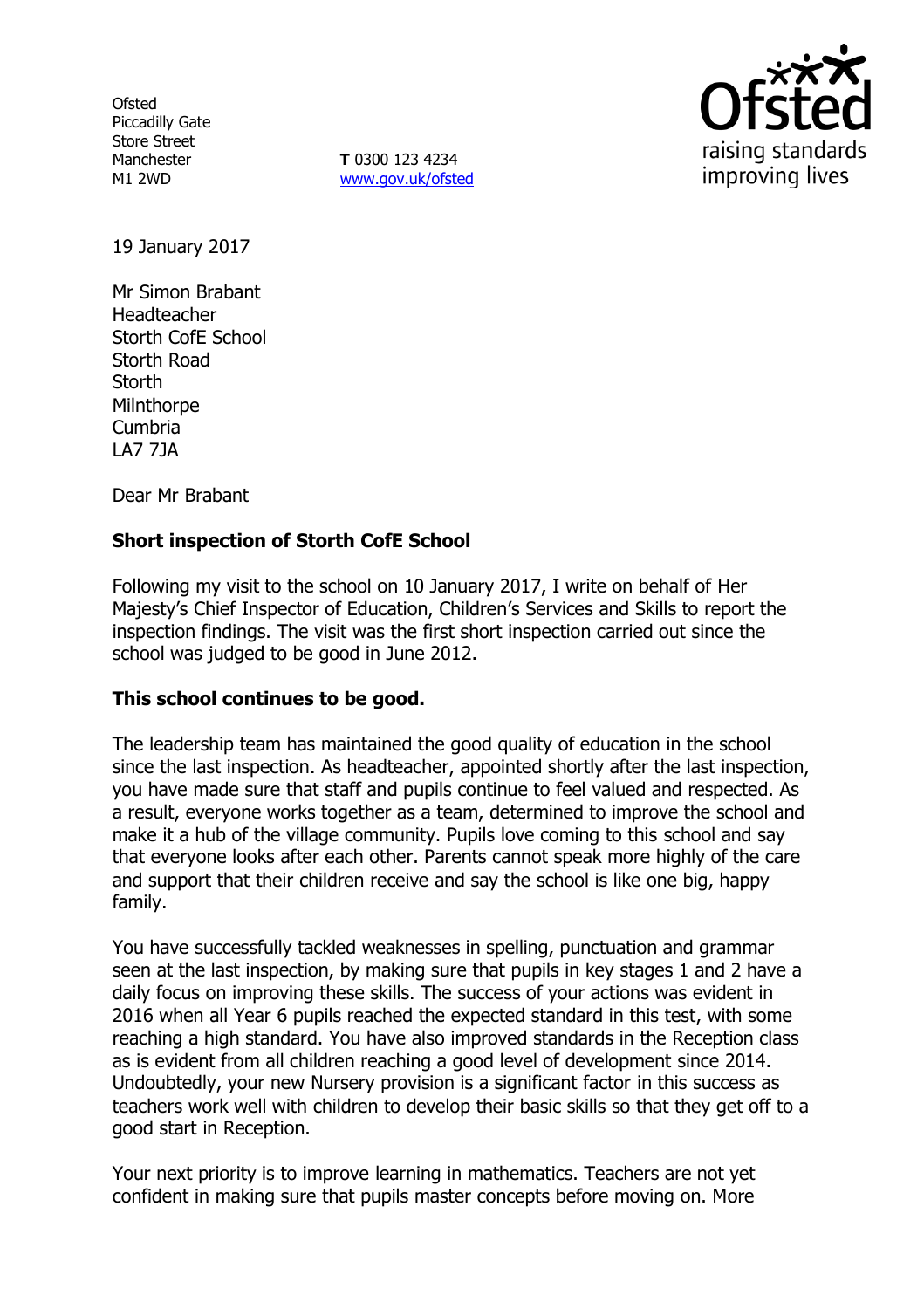

support is needed to help teachers to know how to teach skills in mathematical reasoning and solving problems.

# **Safeguarding is effective.**

School leaders have ensured that all safeguarding arrangements are fit for purpose and records and information kept in school are detailed and of good quality. All staff know about the changes in the most recent safeguarding guidance and have completed at least level 1 safeguarding training. All staff know about preventing extremist or radical views from their online training on this.

Staff continue to make certain that pupils are safe in school but also to check that pupils have a good understanding of risk through teaching them about dangers outside school. Pupils know how to keep themselves safe when using computers or mobile devices. They know about road-safety risks in the village caused by speeding cars and badly lit or maintained footpaths and they are passionate about wanting to make changes to keep everyone safe. Pupils are confident that there is no bullying at this school. Members of the school council explained their shared responsibility to make sure no one feels left out or excluded from games at playtime. If they see a younger pupil struggling with anything, they offer their help.

# **Inspection findings**

- Teachers are passionate about teaching and enjoy being part of the 'close-knit' community in this school. They plan interesting activities, especially in reading and writing, to engage and challenge their pupils because teachers have good subject knowledge and know their pupils exceptionally well.
- $\blacksquare$  Pupils are attentive in lessons. They listen to their teacher and each other very well because they are well motivated and want to improve their own skills. Pupils also willingly help each other to improve.
- The broad curriculum provides pupils with a rich variety of opportunities to extend their learning. Pupils say their outdoor learning opportunities, which include gardening and learning how to keep chickens, are 'amazing'. Pupils enjoy learning to play musical instruments including harp and ukulele and they like learning to speak Spanish. They regularly take part in trips such as a cultural visit to London to see the ballet 'Nutcracker' and residential visits to places such as Lockerbie and Berwick-upon-Tweed.
- Governance continues to be effective because governors have a thorough understanding of the work of the school – especially the area they each oversee. They ask challenging questions of leaders, review progress information and visit the school to find out about the quality of teaching and learning for themselves.
- External support provided through the Cumbria Alliance of System Leaders is effective. You know the strengths and weaknesses of the school well because your views are validated by colleague headteachers in other schools in the alliance. You make sure that pupils' assessments are accurate, because external moderation takes place through your local cluster of schools.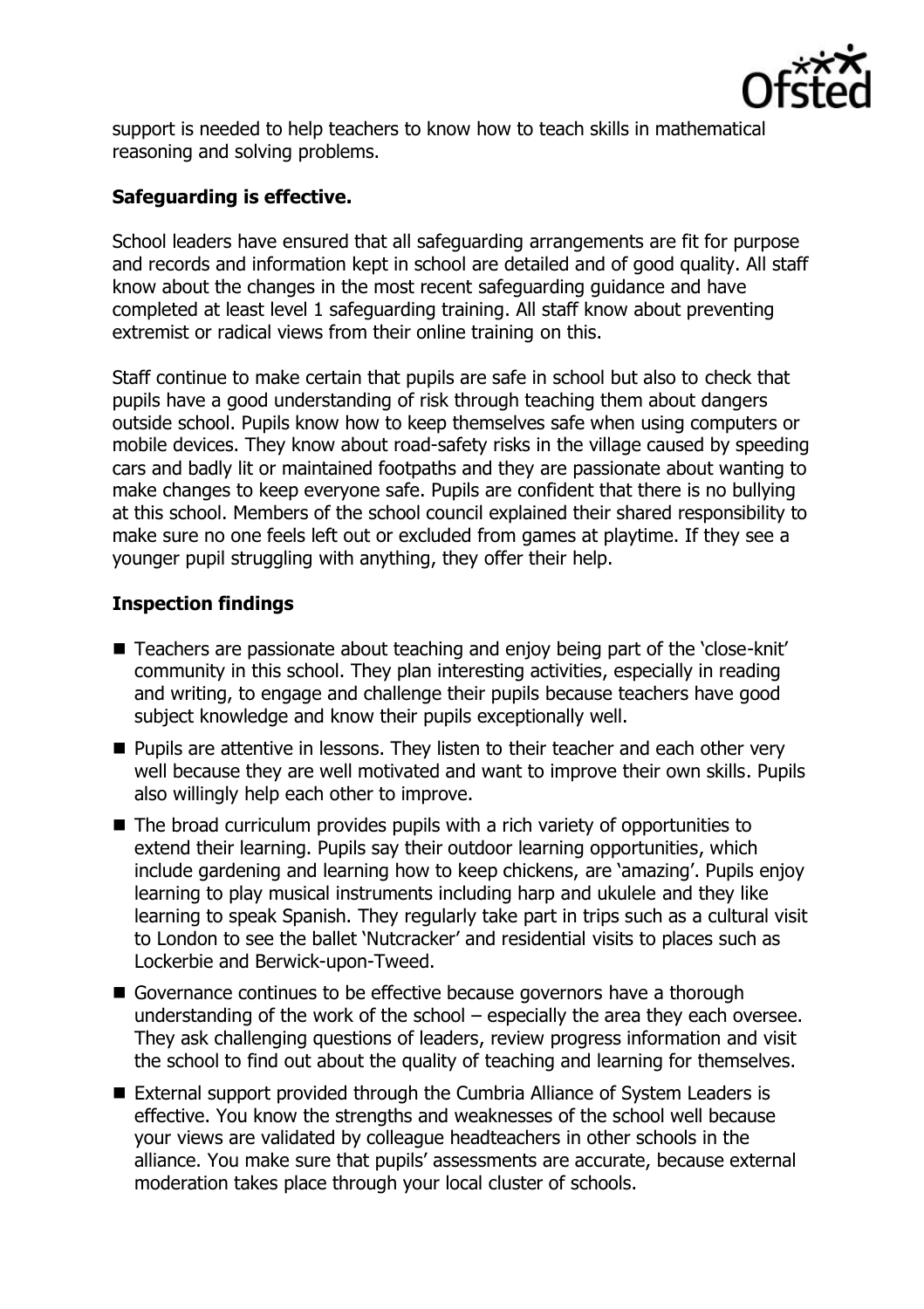

- You have improved pupils' reading, a key line of enquiry for this inspection, by introducing your new approach to grouping pupils by ability for phonics teaching. Pupils work very well together in their mixed-age groups.
- $\blacksquare$  A key line of enquiry for this inspection was to look at the impact of your work to improve teaching in mathematics. From a joint review of pupils' work in their mathematics books, we found that it fails to provide enough opportunities for pupils to think about their work. For example, they are expected to carry out mechanistic calculations that are all very similar, rather than questions where they need to decide what strategy to use first to reach a solution.
- Information you provide for parents on the school website is not maintained to the same high quality as other information available in the school. For example, delays in replacing policies when new information becomes available means that parents do not always have access to the right information. You took immediate and decisive action to tackle some of these weaknesses during the inspection.

## **Next steps for the school**

Leaders and those responsible for governance should ensure that:

- they make further improvements to mathematics teaching to ensure that all teachers become confident in using a mastery approach so that pupils are better able to reach a high standard in mathematics
- $\blacksquare$  they check that information provided on the school website is useful for parents, gives them the information they need to know and that this is kept up to date.

I am copying this letter to the chair of the governing body, the director of education for the Diocese of Carlisle, the regional schools commissioner and the director of children's services for Cumbria. This letter will be published on the Ofsted website.

Yours sincerely

#### Denah Jones **Her Majesty's Inspector**

## **Information about the inspection**

During this inspection, I met you, your staff and a group of governors. I held a telephone conversation with a representative from the local authority. I gathered the views of parents by talking to them as they picked up their children from school and from comments in a letter written to me by a parent. I looked at the 30 responses to Ofsted's parent survey, including 19 more detailed written comments, and I scrutinised the eight responses from staff who had taken part in Ofsted's staff survey. The views of pupils were gathered from my meeting with representatives from the school council and from the 21 responses from pupils who had answered